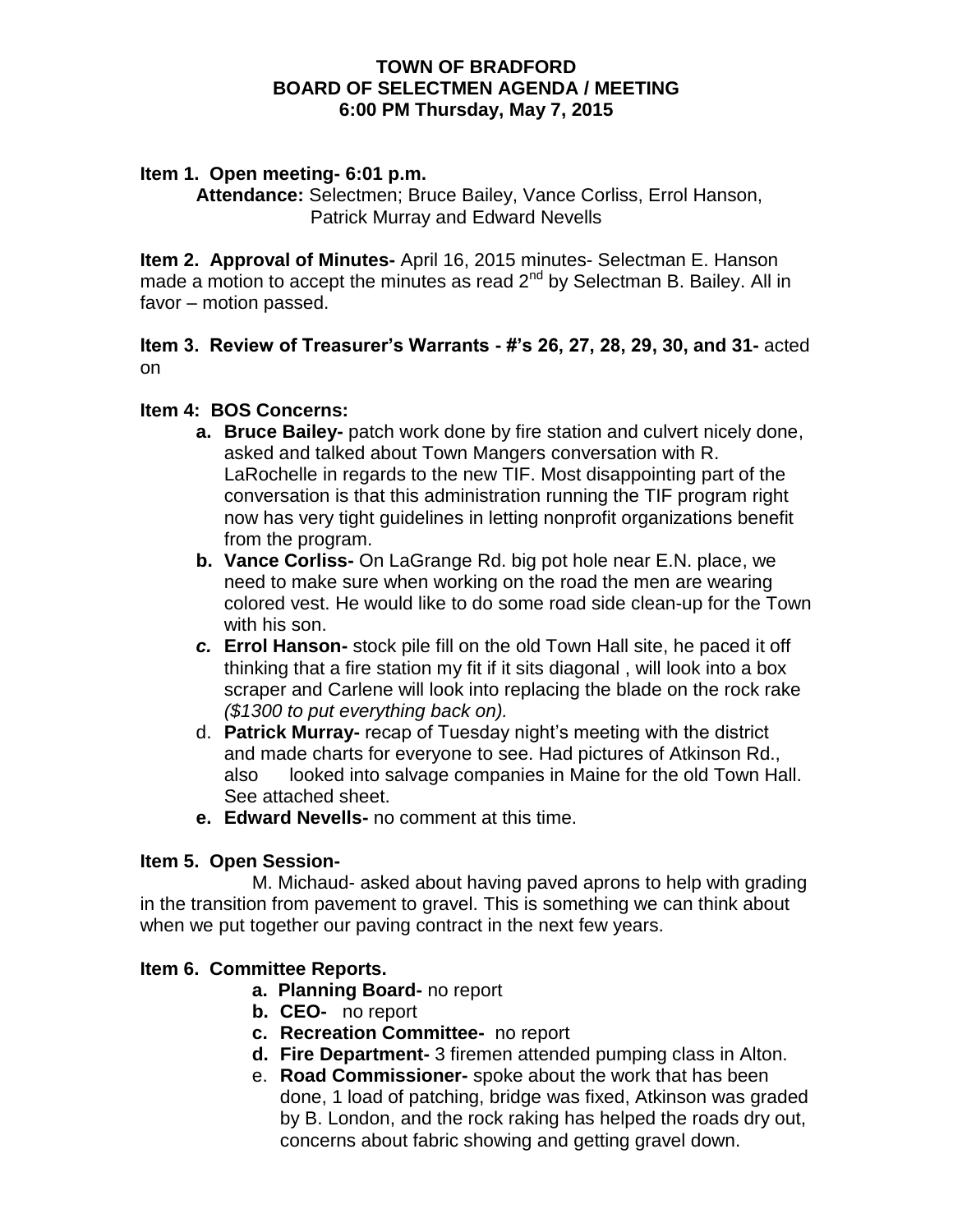# **Item 7. Old Business-**

- **a. Awarding Scholarship Recipient-** Town Manager will inform the High School that A.M. is the recipient of Bradford's \$250.00 scholarship.
- **b. Signing R. Wicketts' agreement-** acted upon

# **Item 8. New Business-**

- **a. Opening of 2015 – 2016 season Oil Bids-** received 3 bids A. E. Robinson, Dead River, and R.J. Heating. Awarded to A.E. Robinson-**Motion made** by Selectman E. Nevells and 2<sup>nd</sup> by Selectman V. Corliss to accept A.E. Robinson's bid of fixed price per gallon for fuel oil and dyed diesel along with Founder's Plan maintenance contract on the Town Hall furnace and a Home Comfort Plan at the fire station. General Assistance at daily cash value. **All in favor, motion carried.**
- **b. Opening of 2015 Roadside Mowing Bids-**received 1 bid for roadside mowing, R. Drew. Same gentleman who was award the bid last year. Motion made by Selectman B. Bailey and 2<sup>nd</sup> by Selectman V. Corliss to accept the mowing bid for two mowings, early and late season for \$1750.00. All in favor, **motion carried.**
- c. **Changing Selectmen' meeting from 6/4 to ? Motion made** by Selectman B. Bailey and 2<sup>nd</sup> by Selectman E. Hanson to move the June  $4<sup>th</sup>$  Selectmen's meeting to accommodate the school district vote taking place that night. Selectmen's' meetings will move to June 11<sup>th</sup> and 25<sup>th</sup>, July 9<sup>th</sup> and 23<sup>rd</sup>. All in favor, **motion carried.**
- **d. Dwight Perkins- saw mill not assessing it this year (4/5/2015)** Motion made by Selectman V. Corliss and  $2^{nd}$  by Selectman P. Murray not to assess D. Perkins saw mill this year due to the fire on April 5, 2015. All in favor, **motion carried.**
- e. **Storage-trailer- Motion made** by Selectman B. Bailey and 2nd by Selectman P. Murray to let the Town Manager secure a storage trailer on wheels for the amount of \$1800.00. All in favor, **motion carried.** *On the 11th of May the Town Manager called all 5 Selectmen to inform them the one for \$1800 had been sold but the there was one for \$1950.00 a deliver charge of \$115.00 for a total of \$2065.00. 4 Selectmen had responded yes to the increase of \$265.00.that day. 5th one called the next day. Town Manager purchased the storage trailer and it will be delivered either Friday the 15th or the week of the 26th .*
- **f. Sign Quit Claim-** acted upon.

# **Item 9. Correspondence-**

**a. RSU 64 formal notice of the District Budget Meeting, June 4, 2015 at 7:00pm**

# **Item 10. Request for Additional Agenda Items-**

**a.** Ask MMA if we can tie land owner to the taxes owed on a trailer when on rented property and the trash issue they create.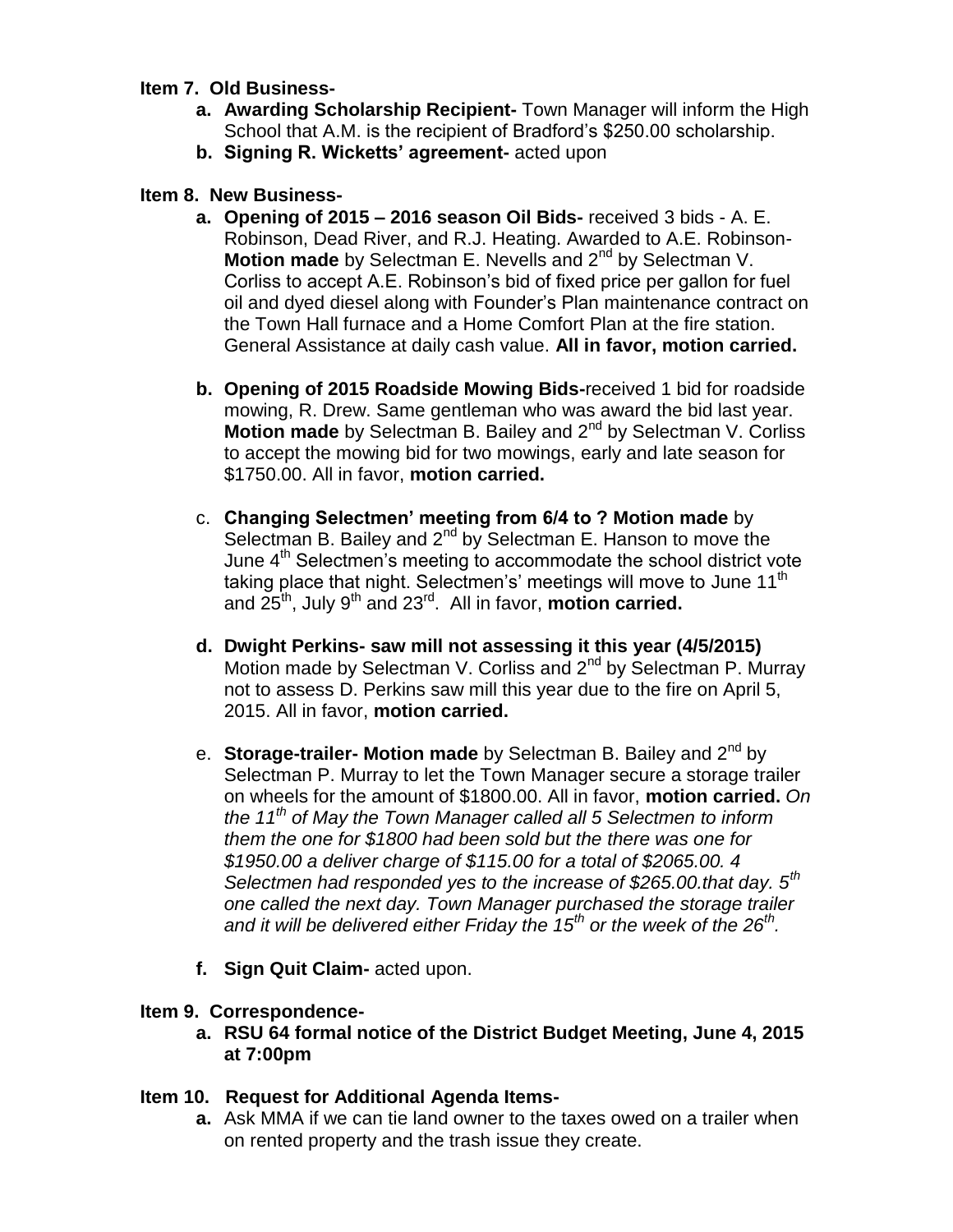- *b.* Errol will get hourly prices from all the mechanics in Town to work on the grader.
- **Item 11. Executive Session-** none
- **Item 12. Adjournment-** 9:05 p.m.

Respectfully Submitted,

Vittoria Stevens, Town Manager

**Vance Corliss Errol Hanson**

**Bruce Bailey Edward Nevells**

**Patrick Murray**